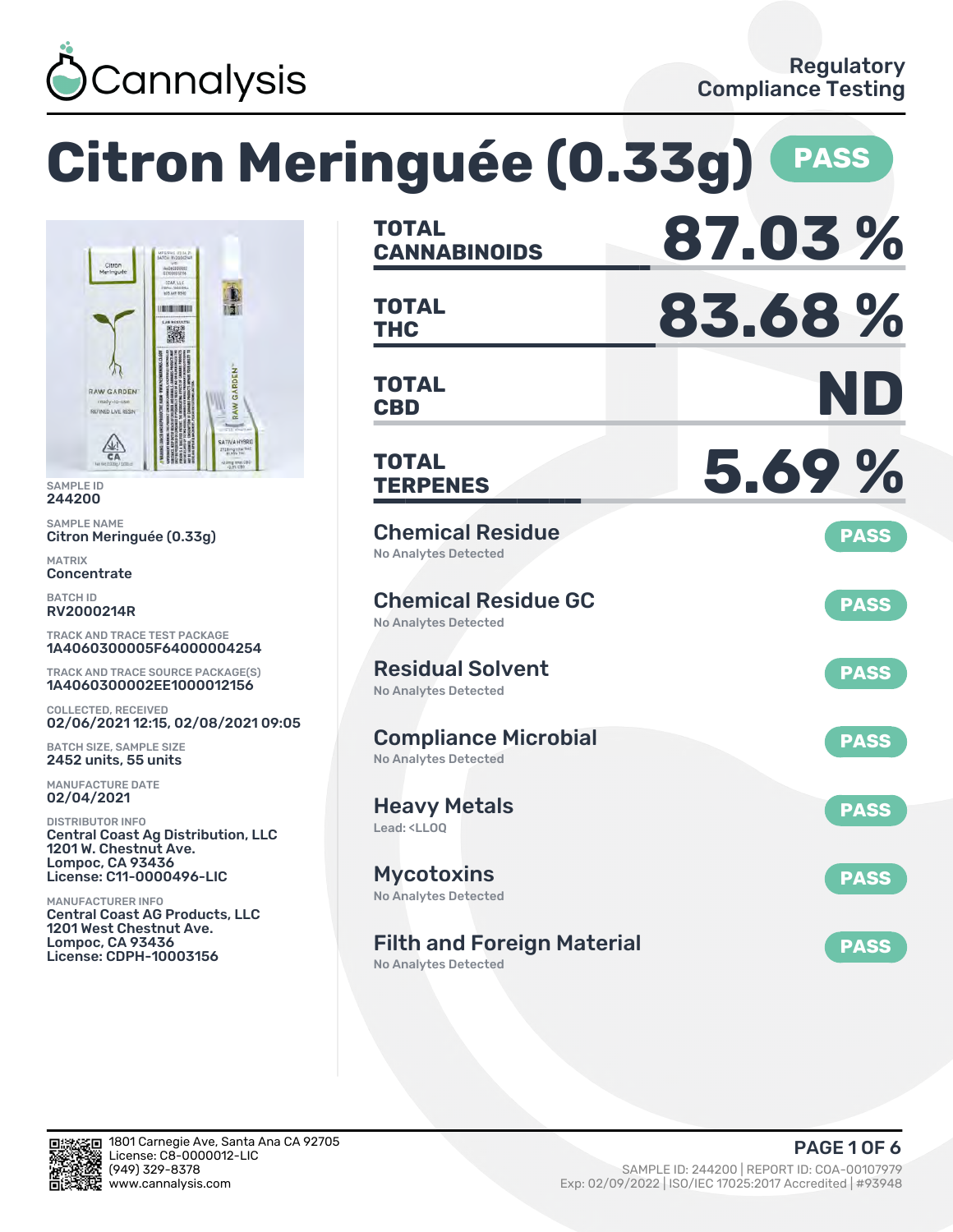

## CANNABINOID ANALYSIS

Total THC,CBD value(s) have been decarboxylated.

| TOTAL THC:          | 836.8 mg/g (83.68 %), 276.14 mg per package |
|---------------------|---------------------------------------------|
| TOTAL CBD:          | ND                                          |
| TOTAL CANNABINOIDS: | 870.3 mg/g (87.03 %)                        |

UNIT OF MEASUREMENT: Milligrams per Gram(mg/g)

| <b>ANALYTE</b>         | <b>RESULT</b>         | LOD    | <b>LLOO</b> | <b>ANALYTE</b>   | <b>RESULT</b>        | LOD    | LL <sub>00</sub> |
|------------------------|-----------------------|--------|-------------|------------------|----------------------|--------|------------------|
| THCa                   | ND                    | 0.2000 | 0.4000      | CBD <sub>v</sub> | ND.                  | 0.2000 | 0.4000           |
| D9THC                  | 836.8 mg/g (83.68 %)  | 0.2000 | 0.4000      | CBGa             | ND.                  | 0.2000 | 0.4000           |
| D8THC                  | ND                    | 0.2000 | 0.4000      | <b>CBG</b>       | 29.66 mg/g (2.966 %) | 0.2000 | 0.4000           |
| <b>THC<sub>v</sub></b> | 3.850 mg/g (0.3850 %) | 0.2000 | 0.4000      | <b>CBN</b>       | ND                   | 0.2000 | 0.4000           |
| CBDa                   | ND                    | 0.2000 | 0.4000      | CBC              | <b>ND</b>            | 0.2000 | 0.4000           |
| CBD                    | <b>ND</b>             | 0.2000 | 0.4000      |                  |                      |        |                  |
|                        |                       |        |             |                  |                      |        |                  |

#### ADDITIONAL INFORMATION

| Method:              | SOP-TECH-001 | Sample Prepped: 02/08/2021 15:12 | Sample Approved: 02/09/2021 13:01  |  |
|----------------------|--------------|----------------------------------|------------------------------------|--|
| Instrument: UPLC-DAD |              | Sample Analyzed: 02/08/202116:31 | Prep-Analytical Batch: 26426-20805 |  |



## TERPENE ANALYSIS

| UNIT OF MEASUREMENT: |  |  |
|----------------------|--|--|

TOTAL TERPENES: 56.90 mg/g (5.690 %)

Milligrams per Gram(mg/g)

| <b>RESULT</b>                                                                                                               | <b>LOD</b> | <b>LLOQ</b> | <b>ANALYTE</b>     | <b>RESULT</b>                                       | <b>LOD</b>                                                                 | <b>LLOQ</b> |
|-----------------------------------------------------------------------------------------------------------------------------|------------|-------------|--------------------|-----------------------------------------------------|----------------------------------------------------------------------------|-------------|
| <b>ND</b>                                                                                                                   | 1.000      | 2.500       | Alpha bisabolol    | <ll0q< td=""><td>0.1000</td><td>0.5000</td></ll0q<> | 0.1000                                                                     | 0.5000      |
| <b>ND</b>                                                                                                                   | 1.000      | 2.500       | Alpha humulene     | <lloq< td=""><td>0.5000</td><td>1.000</td></lloq<>  | 0.5000                                                                     | 1.000       |
| 2.549 mg/g (0.2549 %)                                                                                                       | 0.1000     | 1.000       | Alpha terpinene    | <b>ND</b>                                           | 0.5000                                                                     | 1.000       |
| <b>ND</b>                                                                                                                   | 0.3260     | 0.6520      | Beta caryophyllene | 3.916 mg/g $(0.3916\%)$                             | 0.5000                                                                     | 1.000       |
| 31.13 mg/g (3.113 %)                                                                                                        | 0.5000     | 1.000       | Beta pinene        | 2.057 mg/g (0.2057 %)                               | 0.6070                                                                     | 1.214       |
| <b>ND</b>                                                                                                                   | 1.000      | 2.500       | Camphene           | <b>ND</b>                                           | 0.5000                                                                     | 1.000       |
| <b>ND</b>                                                                                                                   | 0.1000     | 0.5000      |                    |                                                     | 0.5000                                                                     | 2.500       |
| <b>ND</b>                                                                                                                   | 0.5000     | 1.000       | Cis nerolidol      | <b>ND</b>                                           | 2.500                                                                      | 5.000       |
| <b>ND</b>                                                                                                                   | 0.1000     | 0.5000      | Fenchol            | <b>ND</b>                                           | 0.5000                                                                     | 1.000       |
| <ll0q< td=""><td>0.1000</td><td>0.5000</td><td>Gamma terpinene</td><td><b>ND</b></td><td>0.1000</td><td>0.5000</td></ll0q<> | 0.1000     | 0.5000      | Gamma terpinene    | <b>ND</b>                                           | 0.1000                                                                     | 0.5000      |
| <b>ND</b>                                                                                                                   | 0.2090     | 0.5230      | Geranyl acetate    | <b>ND</b>                                           | 0.1000                                                                     | 0.5000      |
| ND.                                                                                                                         | 2.500      | 5.000       | Isoborneol         | <b>ND</b>                                           | 0.5000                                                                     | 1.000       |
| <b>ND</b>                                                                                                                   | 2.500      | 5.000       | Limonene           | 6.791 mg/g $(0.6791\%)$                             | 0.5000                                                                     | 2.500       |
| 1.517 mg/g (0.1517 %)                                                                                                       | 0.5000     | 1.000       | Menthol            | <b>ND</b>                                           | 1.000                                                                      | 2.500       |
| <b>ND</b>                                                                                                                   | 0.1550     | 0.3100      | Ocimene 2          | 4.132 mg/g $(0.4132 \%)$                            | 0.3450                                                                     | 1.725       |
| <b>ND</b>                                                                                                                   | 0.5230     | 1.045       |                    |                                                     | 0.5000                                                                     | 1.000       |
| ND.                                                                                                                         | 0.1000     | 0.5000      | Sabinene           | <b>ND</b>                                           | 0.5000                                                                     | 1.000       |
| 4.810 mg/g $(0.4810\%)$                                                                                                     | 0.1000     | 0.5000      |                    |                                                     | 2.500                                                                      | 5.000       |
| <b>ND</b>                                                                                                                   | 0.5000     | 2.500       | Valencene          | <b>ND</b>                                           | 0.5000                                                                     | 1.000       |
|                                                                                                                             |            |             |                    |                                                     | Caryophyllene oxide ND<br>P-mentha-1.5-diene ND<br>Trans beta farnesene ND |             |

| <b>ANALYTE</b>          | <b>RESULT</b>                                       | LOD    | <b>LLOO</b> |
|-------------------------|-----------------------------------------------------|--------|-------------|
| Alpha bisabolol         | <lloq< td=""><td>0.1000</td><td>0.5000</td></lloq<> | 0.1000 | 0.5000      |
| Alpha humulene          | <lloq< td=""><td>0.5000</td><td>1.000</td></lloq<>  | 0.5000 | 1.000       |
| Alpha terpinene         | <b>ND</b>                                           | 0.5000 | 1.000       |
| Beta caryophyllene      | 3.916 mg/g (0.3916 %)                               | 0.5000 | 1.000       |
| Beta pinene             | 2.057 mg/g (0.2057 %)                               | 0.6070 | 1.214       |
| Camphene                | <b>ND</b>                                           | 0.5000 | 1.000       |
| Caryophyllene oxide     | <b>ND</b>                                           | 0.5000 | 2.500       |
| Cis nerolidol           | <b>ND</b>                                           | 2.500  | 5.000       |
| Fenchol                 | <b>ND</b>                                           | 0.5000 | 1.000       |
| Gamma terpinene         | <b>ND</b>                                           | 0.1000 | 0.5000      |
| Geranyl acetate         | <b>ND</b>                                           | 0.1000 | 0.5000      |
| Isoborneol              | <b>ND</b>                                           | 0.5000 | 1.000       |
| Limonene                | 6.791 mg/g $(0.6791\%)$                             | 0.5000 | 2.500       |
| Menthol                 | <b>ND</b>                                           | 1.000  | 2.500       |
| Ocimene <sub>2</sub>    | 4.132 mg/g (0.4132 %)                               | 0.3450 | 1.725       |
| P-mentha-1,5-diene ND   |                                                     | 0.5000 | 1.000       |
| Sabinene                | <b>ND</b>                                           | 0.5000 | 1.000       |
| Trans beta farnesene ND |                                                     | 2.500  | 5.000       |
| Valencene               | <b>ND</b>                                           | 0.5000 | 1.000       |
|                         |                                                     |        |             |

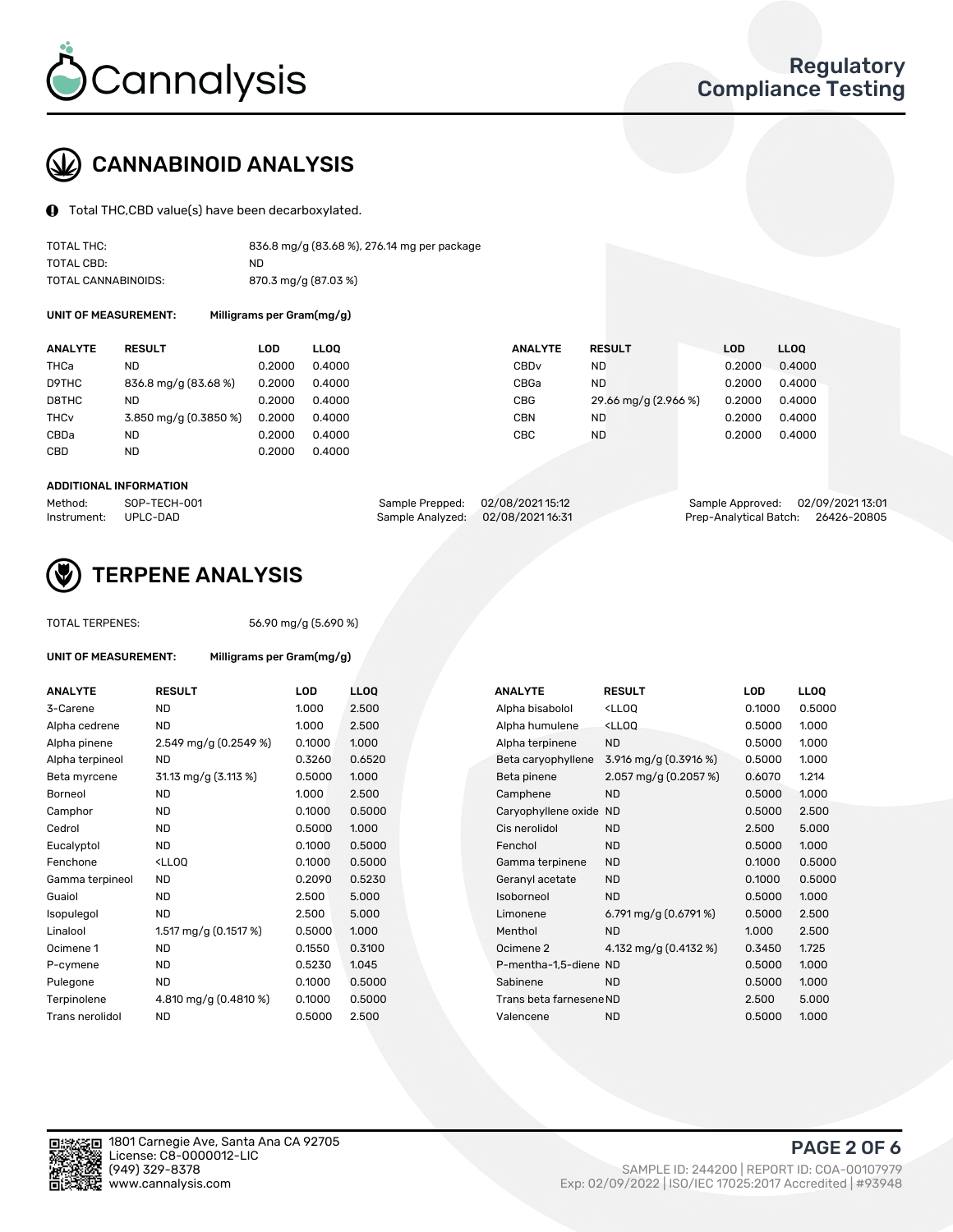

### Regulatory Compliance Testing

#### ADDITIONAL INFORMATION

Method: SOP-TECH-027 Sample Prepped: 02/08/2021 15:01 Sample Approved: 02/09/2021 12:49 Prep-Analytical Batch: 26420-20799



CHEMICAL RESIDUE ANALYSIS PASS

UNIT OF MEASUREMENT: Micrograms per Gram(ug/g)

| <b>ANALYTE</b>  | <b>RESULT</b> | LOD    | LLOQ   | <b>ACTION LEVEL</b> |      | <b>ANALYTE</b>      | <b>RESULT</b> | <b>LOD</b> | <b>LLOQ</b> | <b>ACTION LEVEL</b> |      |
|-----------------|---------------|--------|--------|---------------------|------|---------------------|---------------|------------|-------------|---------------------|------|
| Abamectin       | <b>ND</b>     | 0.0200 | 0.0400 | 0.1000              | Pass | Acephate            | <b>ND</b>     | 0.0200     | 0.0400      | 0.1000              | Pass |
| Acequinocyl     | <b>ND</b>     | 0.0200 | 0.0400 | 0.1000              | Pass | Acetamiprid         | <b>ND</b>     | 0.0200     | 0.0400      | 0.1000              | Pass |
| Aldicarb        | <b>ND</b>     | 0.0200 | 0.0400 | 0.0                 | Pass | Azoxystrobin        | <b>ND</b>     | 0.0200     | 0.0400      | 0.1000              | Pass |
| Bifenazate      | <b>ND</b>     | 0.0200 | 0.0400 | 0.1000              | Pass | Bifenthrin          | <b>ND</b>     | 0.0200     | 0.0400      | 3.000               | Pass |
| <b>Boscalid</b> | <b>ND</b>     | 0.0200 | 0.0400 | 0.1000              | Pass | Carbaryl            | <b>ND</b>     | 0.0200     | 0.0400      | 0.5000              | Pass |
| Carbofuran      | <b>ND</b>     | 0.0200 | 0.0400 | 0.0                 | Pass | Chlorantraniliprole | <b>ND</b>     | 0.0200     | 0.0400      | 10.00               | Pass |
| Clofentezine    | <b>ND</b>     | 0.0200 | 0.0400 | 0.1000              | Pass | Coumaphos           | <b>ND</b>     | 0.0200     | 0.0400      | 0.0                 | Pass |
| Cyfluthrin      | <b>ND</b>     | 0.4000 | 1.000  | 2.000               | Pass | Cypermethrin        | <b>ND</b>     | 0.4000     | 1.000       | 1.000               | Pass |
| Daminozide      | <b>ND</b>     | 0.0200 | 0.0400 | 0.0                 | Pass | Diazinon            | <b>ND</b>     | 0.0200     | 0.0400      | 0.1000              | Pass |
| Dichlorvos      | <b>ND</b>     | 0.0200 | 0.0400 | 0.0                 | Pass | Dimethoate          | <b>ND</b>     | 0.0200     | 0.0400      | 0.0                 | Pass |
| Dimethomorph    | <b>ND</b>     | 0.0200 | 0.0400 | 2.000               | Pass | Ethoprophos         | <b>ND</b>     | 0.0200     | 0.0400      | 0.0                 | Pass |
| Etofenprox      | <b>ND</b>     | 0.0200 | 0.0400 | 0.0                 | Pass | Etoxazole           | <b>ND</b>     | 0.0200     | 0.0400      | 0.1000              | Pass |
| Fenhexamid      | <b>ND</b>     | 0.0200 | 0.0400 | 0.1000              | Pass | Fenoxycarb          | <b>ND</b>     | 0.0200     | 0.0400      | 0.0                 | Pass |
| Fenpyroximate   | <b>ND</b>     | 0.0200 | 0.0400 | 0.1000              | Pass | Fipronil            | <b>ND</b>     | 0.0400     | 0.1000      | 0.0                 | Pass |
| Flonicamid      | <b>ND</b>     | 0.0200 | 0.0400 | 0.1000              | Pass | Fludioxonil         | <b>ND</b>     | 0.0200     | 0.0400      | 0.1000              | Pass |
| Hexythiazox     | <b>ND</b>     | 0.0200 | 0.0400 | 0.1000              | Pass | Imazalil            | <b>ND</b>     | 0.0200     | 0.0400      | 0.0                 | Pass |
| Imidacloprid    | <b>ND</b>     | 0.0200 | 0.0400 | 5.000               | Pass | Kresoxim methyl     | <b>ND</b>     | 0.0200     | 0.0400      | 0.1000              | Pass |
| Malathion       | <b>ND</b>     | 0.0200 | 0.0400 | 0.5000              | Pass | Metalaxyl           | <b>ND</b>     | 0.0200     | 0.0400      | 2.000               | Pass |
| Methiocarb      | <b>ND</b>     | 0.0200 | 0.0400 | 0.0                 | Pass | Methomyl            | <b>ND</b>     | 0.0200     | 0.0400      | 1.000               | Pass |
| Mevinphos       | <b>ND</b>     | 0.0200 | 0.0400 | 0.0                 | Pass | Myclobutanil        | <b>ND</b>     | 0.0200     | 0.0400      | 0.1000              | Pass |
| Naled           | <b>ND</b>     | 0.0200 | 0.0400 | 0.1000              | Pass | Oxamyl              | <b>ND</b>     | 0.0200     | 0.0400      | 0.5000              | Pass |
| Paclobutrazol   | <b>ND</b>     | 0.0200 | 0.0400 | 0.0                 | Pass | Permethrins         | <b>ND</b>     | 0.0400     | 0.1000      | 0.5000              | Pass |
| Phosmet         | <b>ND</b>     | 0.0200 | 0.0400 | 0.1000              | Pass | Piperonyl butoxide  | <b>ND</b>     | 0.0200     | 0.0400      | 3.000               | Pass |
| Prallethrin     | <b>ND</b>     | 0.0200 | 0.0400 | 0.1000              | Pass | Propiconazole       | <b>ND</b>     | 0.0200     | 0.0400      | 0.1000              | Pass |
| Propoxur        | <b>ND</b>     | 0.0200 | 0.0400 | 0.0                 | Pass | Pyrethrins          | <b>ND</b>     | 0.0200     | 0.0400      | 0.5000              | Pass |
| Pyridaben       | <b>ND</b>     | 0.0200 | 0.0400 | 0.1000              | Pass | Spinetoram          | <b>ND</b>     | 0.0200     | 0.0400      | 0.1000              | Pass |
| Spinosad        | <b>ND</b>     | 0.0300 | 0.0700 | 0.1000              | Pass | Spiromesifen        | <b>ND</b>     | 0.0200     | 0.0400      | 0.1000              | Pass |
| Spirotetramat   | <b>ND</b>     | 0.0200 | 0.0400 | 0.1000              | Pass | Spiroxamine         | <b>ND</b>     | 0.0200     | 0.0400      | 0.0                 | Pass |
| Tebuconazole    | <b>ND</b>     | 0.0200 | 0.0400 | 0.1000              | Pass | Thiacloprid         | <b>ND</b>     | 0.0200     | 0.0400      | 0.0                 | Pass |
| Thiamethoxam    | <b>ND</b>     | 0.0200 | 0.0400 | 5.000               | Pass | Trifloxystrobin     | <b>ND</b>     | 0.0200     | 0.0400      | 0.1000              | Pass |

#### ADDITIONAL INFORMATION

Method: SOP-TECH-002 Sample Prepped: 02/08/2021 15:09 Sample Approved: 02/09/2021 14:03<br>Instrument: LC-MS/MS Sample Analyzed: 02/08/2021 15:10 Prep-Analytical Batch: 26417-20800 Prep-Analytical Batch: 26417-20800

PAGE 3 OF 6

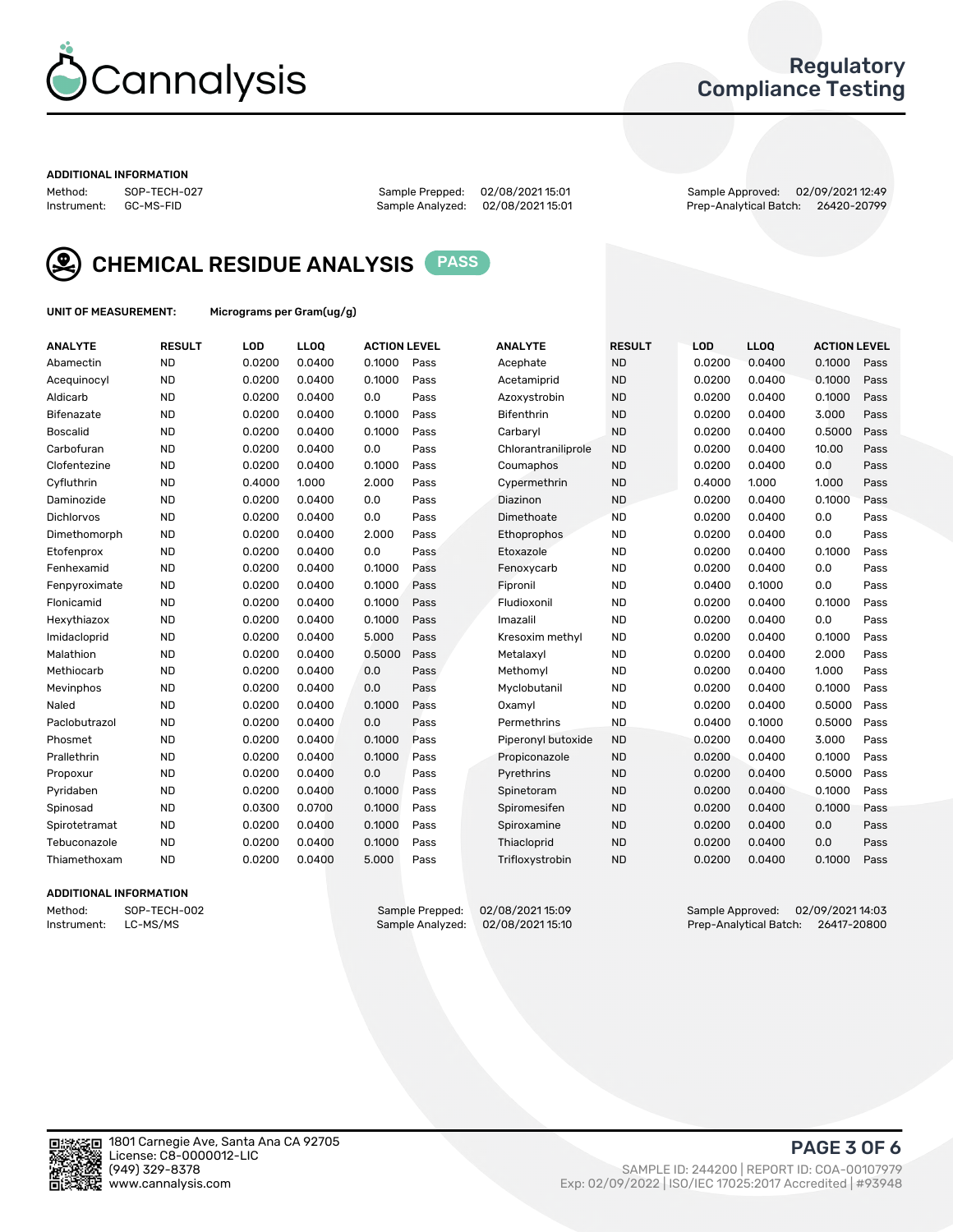

## CHEMICAL RESIDUE GC ANALYSIS PASS

| UNIT OF MEASUREMENT: | м |
|----------------------|---|
|                      |   |

licrograms per Gram(ug/g)

| <b>ANALYTE</b>          | <b>RESULT</b>                | LOD    | <b>LLOO</b>     |                  | <b>ACTION LEVEL</b><br><b>ANALYTE</b> |                  | <b>RESULT</b> | LOD             | <b>LLOO</b> | <b>ACTION LEVEL</b> |      |
|-------------------------|------------------------------|--------|-----------------|------------------|---------------------------------------|------------------|---------------|-----------------|-------------|---------------------|------|
| Captan                  | <b>ND</b>                    | 0.1000 | 0.2000          | 0.7000           | Pass                                  | Chlordane        | <b>ND</b>     | 0.0109          | 0.0136      | 0.0                 | Pass |
| Methyl parathion        | <b>ND</b>                    | 0.0400 | 0.1000          | 0.0              | Pass                                  | <b>PCNB</b>      | <b>ND</b>     | 0.0200          | 0.0400      | 0.1000              | Pass |
| Chlorfenapyr            | <b>ND</b>                    | 0.0800 | 0.1000          | 0.0              | Pass                                  | Chlorpyrifos     | <b>ND</b>     | 0.0800          | 0.1000      | 0.0                 | Pass |
|                         |                              |        |                 |                  |                                       |                  |               |                 |             |                     |      |
| ADDITIONAL INFORMATION  |                              |        |                 |                  |                                       |                  |               |                 |             |                     |      |
| SOP-TECH-010<br>Method: |                              |        | Sample Prepped: | 02/08/2021 15:10 |                                       | Sample Approved: |               | 02/09/202111:26 |             |                     |      |
| Instrument:             | GC-MS/MS<br>Sample Analyzed: |        |                 | 02/08/202115:10  | Prep-Analytical Batch:<br>26419-20801 |                  |               |                 |             |                     |      |
|                         |                              |        |                 |                  |                                       |                  |               |                 |             |                     |      |

## RESIDUAL SOLVENT ANALYSIS PASS

UNIT OF MEASUREMENT: Micrograms per Gram(ug/g)

| <b>ANALYTE</b>       | <b>RESULT</b> | LOD    | <b>LLOO</b> | <b>ACTION LEVEL</b> |      | <b>ANALYTE</b>           | <b>RESULT</b> | LOD    | LLOO  | <b>ACTION LEVEL</b> |      |
|----------------------|---------------|--------|-------------|---------------------|------|--------------------------|---------------|--------|-------|---------------------|------|
| Acetone              | <b>ND</b>     | 5.000  | 250.0       | 5000                | Pass | Acetonitrile             | <b>ND</b>     | 5.000  | 50.00 | 410.0               | Pass |
| Benzene              | <b>ND</b>     | 0.5000 | 1.000       | 1.000               | Pass | <b>Butane</b>            | <b>ND</b>     | 76.80  | 96.00 | 5000                | Pass |
| Chloroform           | <b>ND</b>     | 0.5000 | 1.000       | 1.000               | Pass | Ethanol                  | <b>ND</b>     | 10.00  | 50.00 | 5000                | Pass |
| <b>Ethyl Acetate</b> | <b>ND</b>     | 5.000  | 50.00       | 5000                | Pass | <b>Ethyl Ether</b>       | <b>ND</b>     | 25.00  | 50.00 | 5000                | Pass |
| Ethylene oxide       | <b>ND</b>     | 0.5000 | 1.000       | 1.000               | Pass | Heptane                  | <b>ND</b>     | 1.000  | 5.000 | 5000                | Pass |
| Hexane               | <b>ND</b>     | 0.5000 | 5.000       | 290.0               | Pass | <b>Isopropyl Alcohol</b> | <b>ND</b>     | 5.000  | 50.00 | 5000                | Pass |
| Methanol             | <b>ND</b>     | 10.00  | 50.00       | 3000                | Pass | Methylene chloride       | <b>ND</b>     | 0.5000 | 1.000 | 1.000               | Pass |
| Pentane              | <b>ND</b>     | 1.000  | 50.00       | 5000                | Pass | Propane                  | <b>ND</b>     | 16.00  | 20.00 | 5000                | Pass |
| Toluene              | <b>ND</b>     | 0.5000 | 1.000       | 890.0               | Pass | Xvlenes                  | <b>ND</b>     | 6.000  | 100.0 | 2170                | Pass |
| Trichloroethylene    | <b>ND</b>     | 0.2500 | 1.000       | 1.000               | Pass | 1.2-Dichloroethane       | <b>ND</b>     | 0.5000 | 1.000 | 1.000               | Pass |

#### ADDITIONAL INFORMATION

Method: SOP-TECH-021 Sample Prepped: 02/08/2021 13:14 Sample Approved: 02/09/2021 13:28<br>Sample Analyzed: 02/08/2021 14:32 Prep-Analytical Batch: 26400-20796 Prep-Analytical Batch: 26400-20796



UNIT OF MEASUREMENT: Cycle Threshold (Ct)

| <b>ANALYTE</b>         | <b>RESULT</b>               | LOD   | <b>LLOO</b> | <b>ACTION LEVEL</b> |                 | <b>ANALYTE</b> | <b>RESULT</b> | LOD               | <b>LLOO</b>       |     | <b>ACTION LEVEL</b> |
|------------------------|-----------------------------|-------|-------------|---------------------|-----------------|----------------|---------------|-------------------|-------------------|-----|---------------------|
| A.fumigatus            | <b>ND</b>                   | 33.00 | 0.0         | 0.0                 | Pass            | A. flavus      | <b>ND</b>     | 33.00             | 0.0               | 0.0 | Pass                |
| A. niger               | <b>ND</b>                   | 33.00 | 0.0         | 0.0                 | Pass            | A. terreus     | <b>ND</b>     | 33.00             | 0.0               | 0.0 | Pass                |
| <b>STEC</b>            | <b>ND</b>                   | 33.00 | 0.0         | 0.0                 | Pass            | Salmonella spp | <b>ND</b>     | 33.00             | 0.0               | 0.0 | Pass                |
| ADDITIONAL INFORMATION |                             |       |             |                     |                 |                |               |                   |                   |     |                     |
| $M = H = H$            | COD TEQUIO AL COD TEQUIO 20 |       |             | Consele Desposal    | 00/00/002104.00 |                |               | Consele Annuausal | 0.000000000000000 |     |                     |

Method: SOP-TECH-016, SOP-TECH-022 Sample Prepped: 02/09/2021 Instrument: qPCR Sample Analyzed: 02/09/2021 06:10 Prep-Analytical Batch: 26424-20810

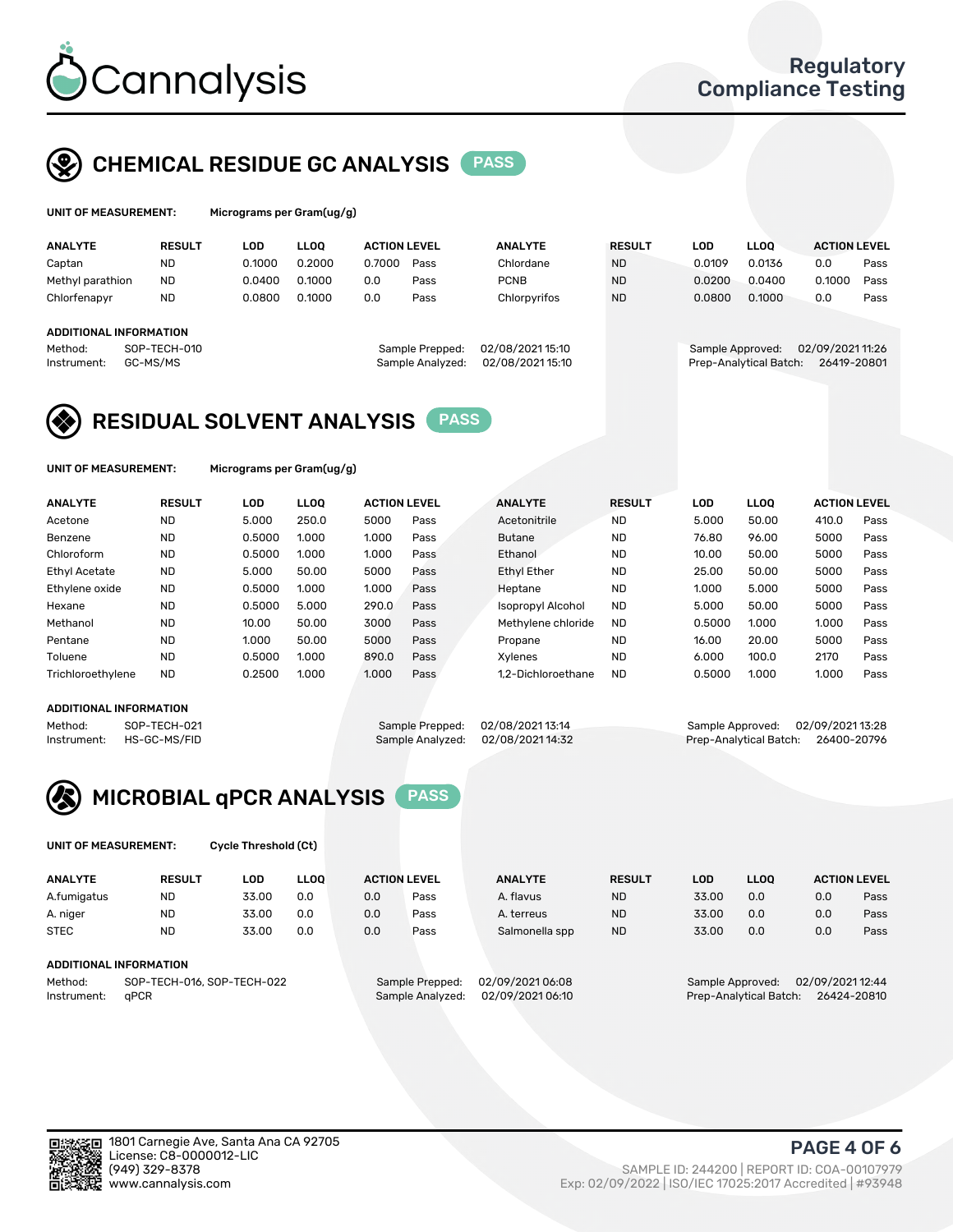



 $U$ UNIT OF MEASUREMENT: Micrograms per Gram(ug/g)

|                                           |                                                                                                                                                                             | $. 1.0.91$ cannot prove constructing and |                 |                     |                  |                |                                       |            |             |                     |      |
|-------------------------------------------|-----------------------------------------------------------------------------------------------------------------------------------------------------------------------------|------------------------------------------|-----------------|---------------------|------------------|----------------|---------------------------------------|------------|-------------|---------------------|------|
| <b>ANALYTE</b>                            | <b>RESULT</b>                                                                                                                                                               | <b>LOD</b>                               | <b>LLOO</b>     | <b>ACTION LEVEL</b> |                  | <b>ANALYTE</b> | <b>RESULT</b>                         | <b>LOD</b> | <b>LLOQ</b> | <b>ACTION LEVEL</b> |      |
| Arsenic                                   | <b>ND</b>                                                                                                                                                                   | 0.0200                                   | 0.0500          | 0.2000              | Pass             | Cadmium        | <b>ND</b>                             | 0.0050     | 0.0500      | 0.2000              | Pass |
| Lead                                      | <lloo< td=""><td>0.0100</td><td>0.0500</td><td>0.5000</td><td>Pass</td><td>Mercury</td><td><b>ND</b></td><td>0.0030</td><td>0.0500</td><td>0.1000</td><td>Pass</td></lloo<> | 0.0100                                   | 0.0500          | 0.5000              | Pass             | Mercury        | <b>ND</b>                             | 0.0030     | 0.0500      | 0.1000              | Pass |
|                                           |                                                                                                                                                                             |                                          |                 |                     |                  |                |                                       |            |             |                     |      |
|                                           | <b>ADDITIONAL INFORMATION</b>                                                                                                                                               |                                          |                 |                     |                  |                |                                       |            |             |                     |      |
| Method:                                   | SOP-TECH-013                                                                                                                                                                |                                          | Sample Prepped: |                     | 02/09/202108:03  |                | 02/09/2021 12:52<br>Sample Approved:  |            |             |                     |      |
| ICP-MS<br>Instrument:                     |                                                                                                                                                                             |                                          |                 | Sample Analyzed:    | 02/09/2021 08:05 |                | Prep-Analytical Batch:<br>26441-20812 |            |             |                     |      |
|                                           |                                                                                                                                                                             |                                          |                 |                     |                  |                |                                       |            |             |                     |      |
| <b>MYCOTOXINS ANALYSIS</b><br><b>PASS</b> |                                                                                                                                                                             |                                          |                 |                     |                  |                |                                       |            |             |                     |      |
| UNIT OF MEASUREMENT:                      |                                                                                                                                                                             | Micrograms per Kilogram(ug/kg)           |                 |                     |                  |                |                                       |            |             |                     |      |
| <b>ANALYTE</b>                            | <b>RESULT</b>                                                                                                                                                               | <b>LOD</b>                               | <b>LLOO</b>     | <b>ACTION LEVEL</b> |                  | <b>ANALYTE</b> | <b>RESULT</b>                         | <b>LOD</b> | <b>LLOO</b> | <b>ACTION LEVEL</b> |      |
| Aflatoxin B1                              | <b>ND</b>                                                                                                                                                                   | 1.000                                    | 2.000           |                     | N/A              | Aflatoxin B2   | <b>ND</b>                             | 2.000      | 5.000       |                     | N/A  |

Aflatoxin G1 ND 2.000 5.000 N/A Aflatoxin G2 ND 2.000 5.000 N/A Total Aflatoxins ND 10.00 14.00 20.00 Pass Ochratoxin A ND 1.000 2.000 20.00 Pass

| <b>ADDITIONAL INFORMATION</b> |
|-------------------------------|
|                               |

Method: SOP-TECH-020 Sample Prepped: 02/08/2021 16:12 Sample Approved: 02/09/2021 13:40 Instrument: LC-MS/MS Sample Analyzed: 02/08/2021 16:37 Prep-Analytical Batch: 26418-20807

# FILTH & FOREIGN MATERIAL ANALYSIS PASS

UNIT OF MEASUREMENT: Filth and Foreign Matter (%, #/3g)

| <b>ANALYTE</b>                                              | <b>RESULT</b> | LOD | <b>LLOO</b> | <b>ACTION LEVEL</b>                 |      | <b>ANALYTE</b>                     | <b>RESULT</b>                                                                 | LOD | <b>LLOO</b> | <b>ACTION LEVEL</b> |      |
|-------------------------------------------------------------|---------------|-----|-------------|-------------------------------------|------|------------------------------------|-------------------------------------------------------------------------------|-----|-------------|---------------------|------|
| IF RH ME                                                    | <b>ND</b>     | 0.0 | 0.0         | 1.000                               | Pass | <b>IFM</b>                         | <b>ND</b>                                                                     | 0.0 | 0.0         | 25.00               | Pass |
| Mold                                                        | <b>ND</b>     | 0.0 | 0.0         | 25.00                               | Pass | SSCD                               | <b>ND</b>                                                                     | 0.0 | 0.0         | 25.00               | Pass |
| ADDITIONAL INFORMATION                                      |               |     |             |                                     |      |                                    |                                                                               |     |             |                     |      |
| Method:<br>SOP-TECH-009<br>Instrument:<br>Visual Inspection |               |     |             | Sample Prepped:<br>Sample Analyzed: |      | 02/08/202116:06<br>02/08/202116:09 | 02/08/2021 16:13<br>Sample Approved:<br>Prep-Analytical Batch:<br>26423-20802 |     |             |                     |      |